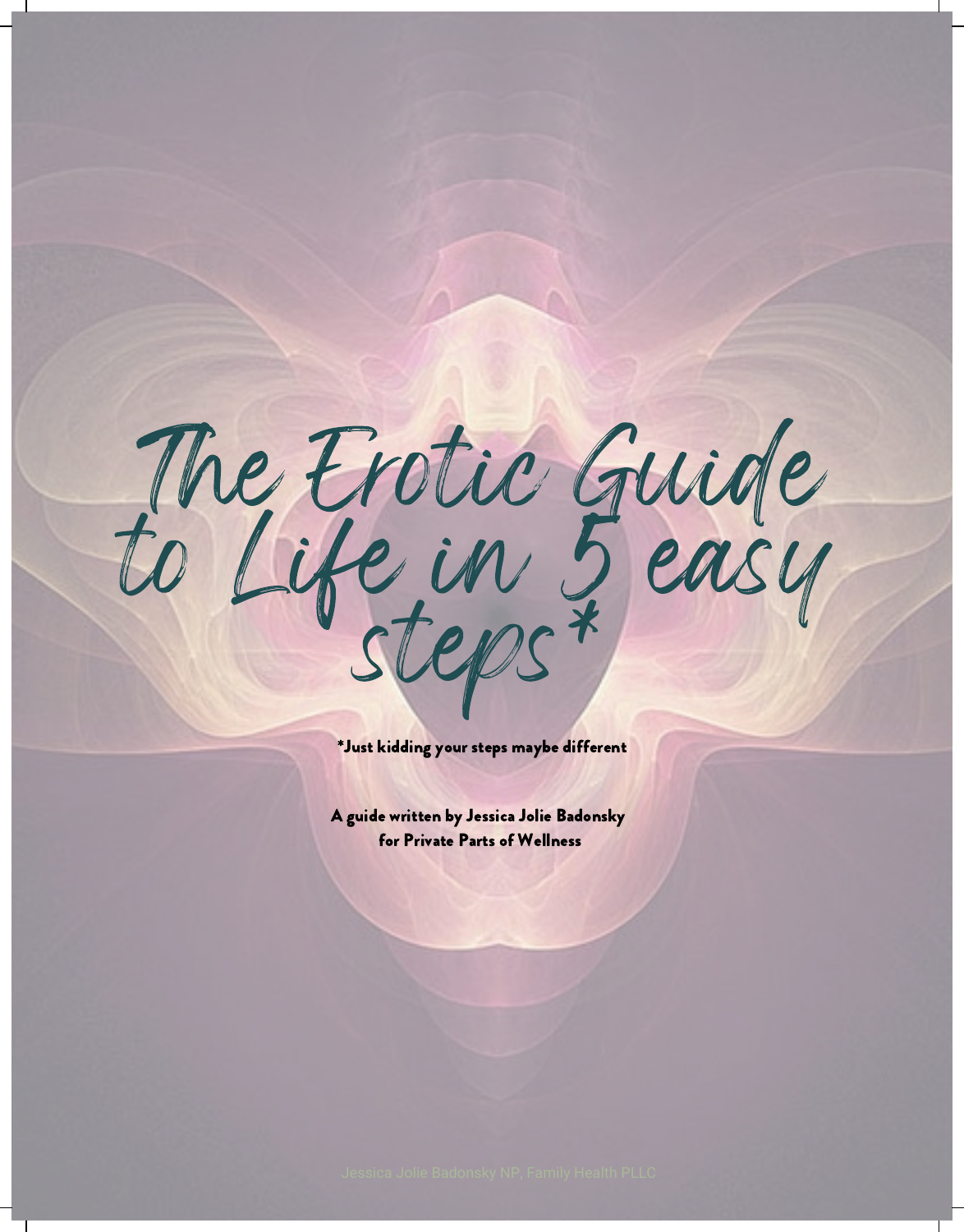Step 1: Define what the erotic is for you.

Living an erotic life begins with understanding your personal definition of erotic. People often associate erotic with bumping uglies, whispers in the dark, and gentle caresses, but it actually doesn't stay in the bedroom. Identifying the erotic only with sex is actually limiting. According to Audre Lorde, in her essay Uses of the Erotic: The Erotic as Power, the erotic is a feeling that drives a person's power, their purpose. As Beyonce tapped into Sasha Fierce's fierceness or Bruce Banner connected to The Hulk, the warrior knows how to tap into the depths of tenderness, and that is erotic power.

> Recognizing the power of the erotic within our lives can give us the energy to pursue genuine change within our world, rather than merely settling for a shift of characters in the same weary drama.

Audre Lorde, Uses of the Erotic: The Erotic as Power

If If you look carefully, you will find that the erotic exists in every aspect of your life, not just in the bedroom. But you need to realize its existence beyond the bedroom in order to recognize it.

Do you feel it when a song plays? When talking to loved ones? When exploring a big idea? In the work you do? When getting your hair washed?

> Our erotic knowledge empowers us, becomes a lens through which we scrutinize all aspects of our existence, forcing us to evaluate those aspects honestly in terms of their relative meaning within our lives. Audre Lorde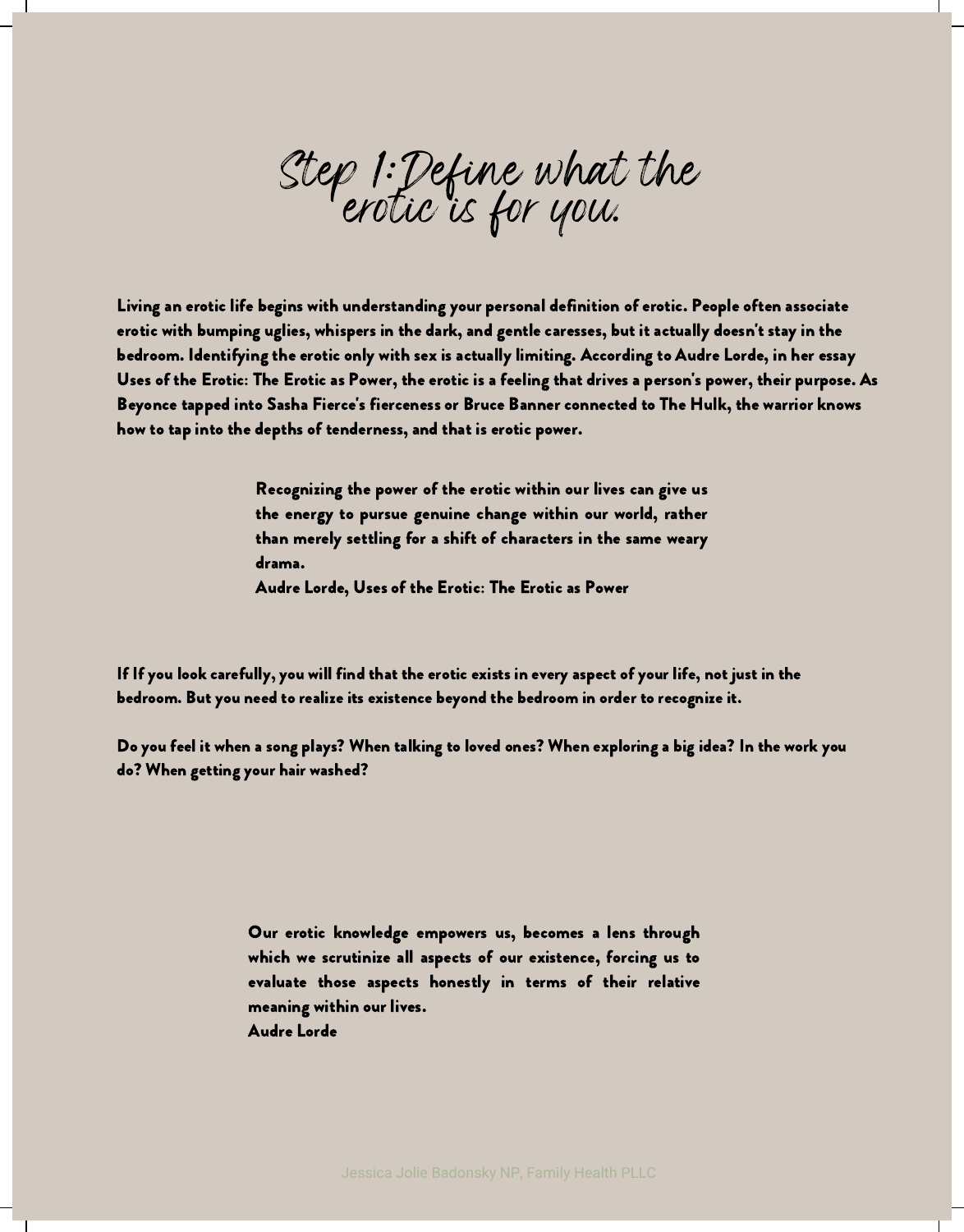Step 2 : Mindfulness

Being present to everything is a way to observe the erotic in any circumstance. Meditation is the answer for some, while movement is the answer for others. I have ADHD, so it took me a long time to meditate, to sit, to stay put, and to be okay with my wandering mind. Many people find meditation feels like a nightmare if the silence makes them recall their traumas.

You'll see that I am always looking for the most painless way to do things, because if the assignment is to sit and meditate for 40 minutes two times a day and only wear white in my sacred corner, then it isn't going to happen.

You might find mindfulness in reading the descriptions of a few dishes on a menu and thinking, oooh, ginger is so good, cilantro is so fresh, my mouth is watering. You're mindfully tapping into the erotic right there.

Meditation/mindfulness contributes to getting perspective around circumstances because of its erotic component, resulting in clarity and action. It can be as simple as square\* breathing, listening to binaural beats while you focus on your breathing, or finding a guided meditation, all free and as short as you can tolerate. You should know that meditation can lead to a kind of climaxing experience. Meditation is both hot and enlightening at the same time.

\*Square breathing is you create an equal pattern of breathing. Inhale for a count of 4, hold for a count of 4, exhaus for a count of 4, hold 4 count without breath. Then start again.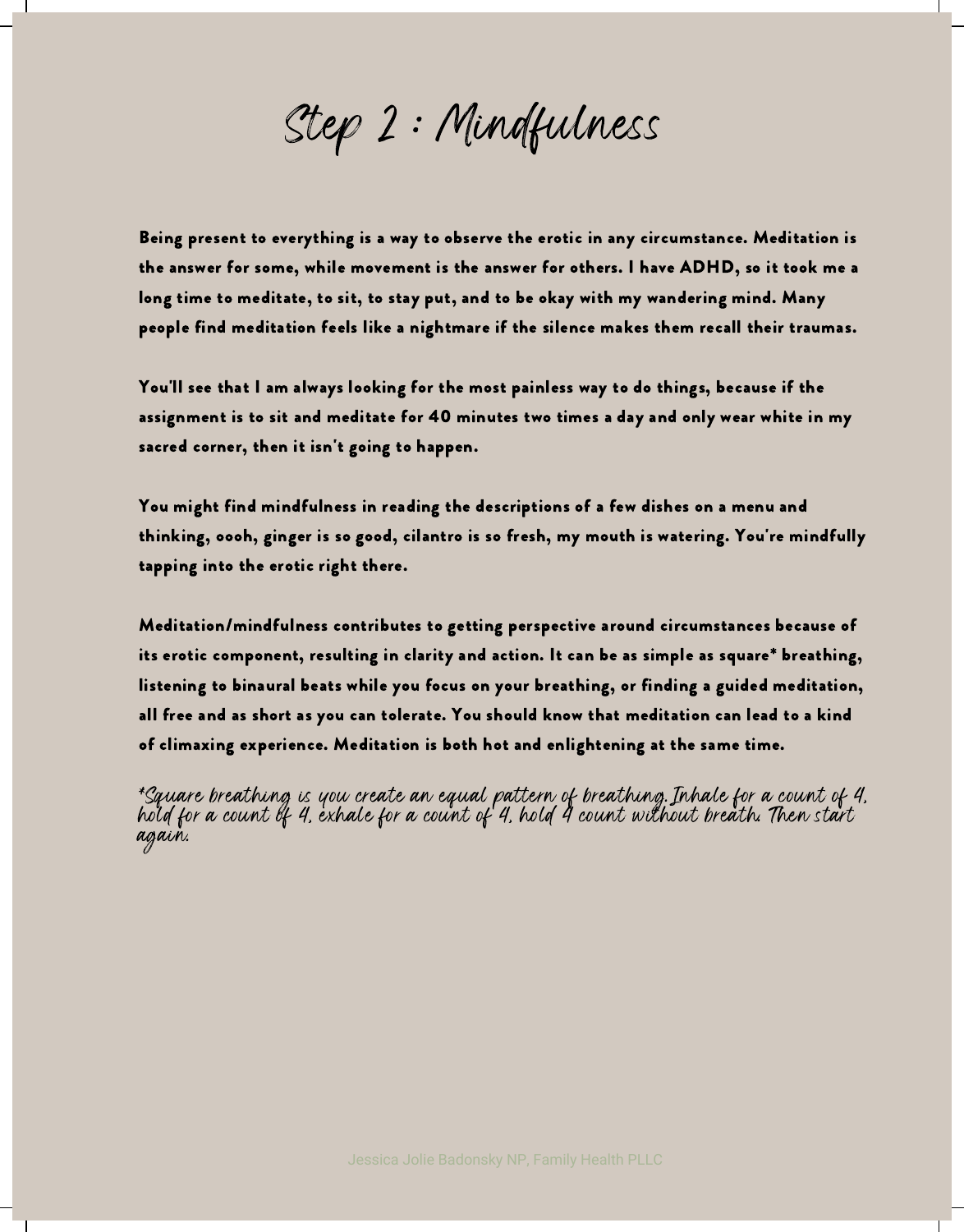## Step 3: Movement & Rest

If you live in a city like I do, then movement seems to be a form of rest. It is almost stressful not to move, not to create, not to expand. When you combine that with a career focused on others, whether you're a healthcare worker, entrepreneur, or stay-at-home parent, action produces satisfaction. Moving forward becomes a habit, and for many of us, it becomes an activity without a focus.

The key to cultivating erotic power is to take action that is aligned with desire and purpose without "shoulding" on yourself. In step 2, I mentioned movement as a form of meditation. This can be yoga, or walking in nature, like the bamboo forest in the Bronx, yes bisssh bamboo in the Bronx. By flapping your arms even for 3 minutes, you can bring your focus to the body and out of your head. Clearing your mind for erotic insight. I mentioned motion can be perceived as rest. Rest can often feel like laziness, and only a place to make a list of what needs to be done unless the body has been exhausted. Allowing time to rest, learning to rest, allows our guidance to be heard, allowing your erotic wisdom to guide you.

Unlike the Ben Franklin's quote, "There will be sleep enough in the grave", I prefer Tracee Stanley's call to action in her book Radiant Rest, "Now is the time for us to learn how to sleep and awaken to our power."

It is the power of rest that fortifies the power of erotica.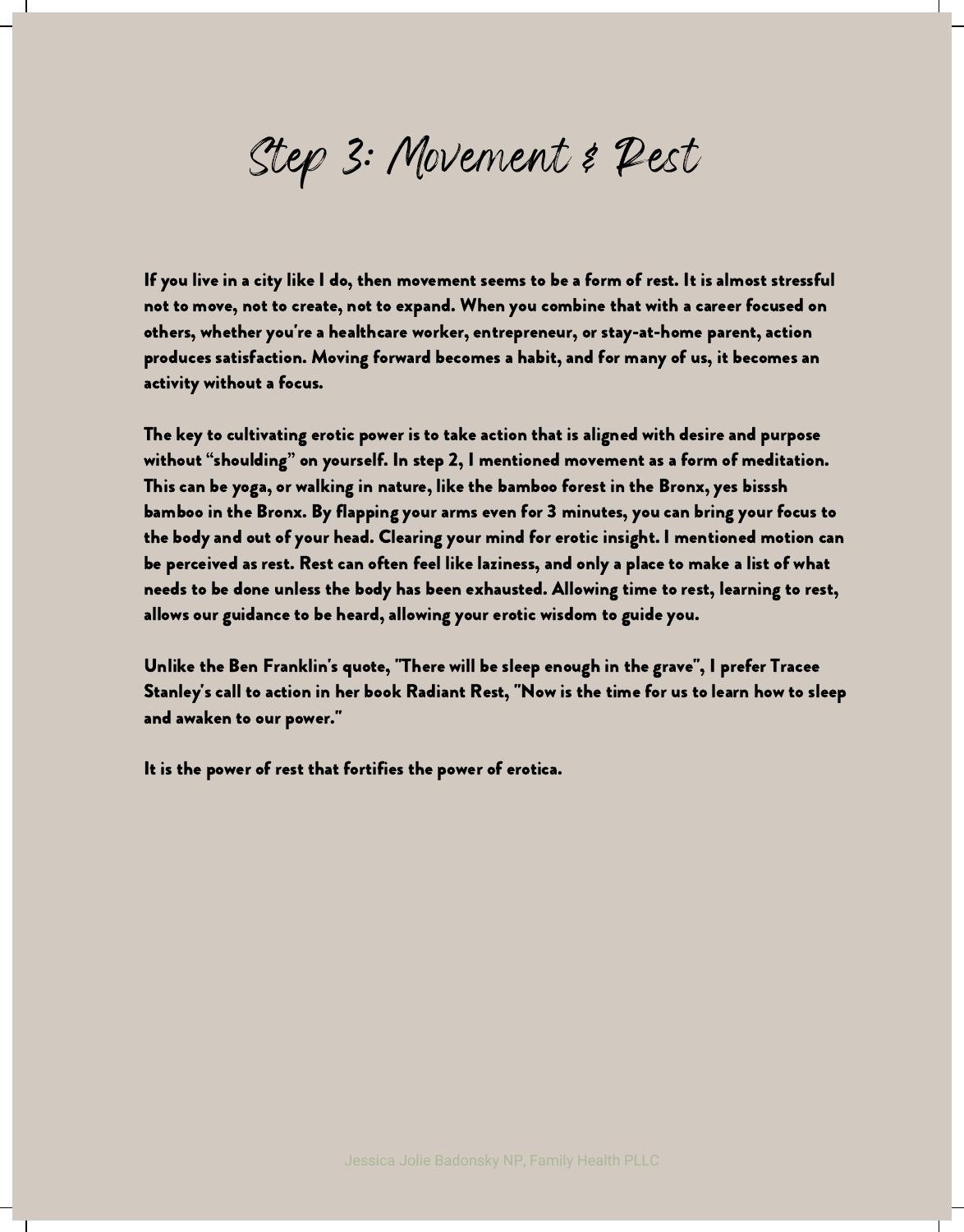Step 4: Creativity & Gratitude

Creative expression is more than writing a poem or creating a picture. It involves cultivating an exciting energy and using it to make something new. It's fucking lemonade!

To cultivate gratitude, sometimes you need to be creative. One day I needed a quarter, and I found two. In an age where there seems to be a shortage of coins, I don't get it, but whatever, I was excited to find 0.50 cents, I literally thought "how cool is that". Gratitude doesn't have to be an "at least..." it can be an "if .... and more".

Gratitude is noticing "what is" and then moving on to "what could be", which is an expression of your erotic power or even an investment in it.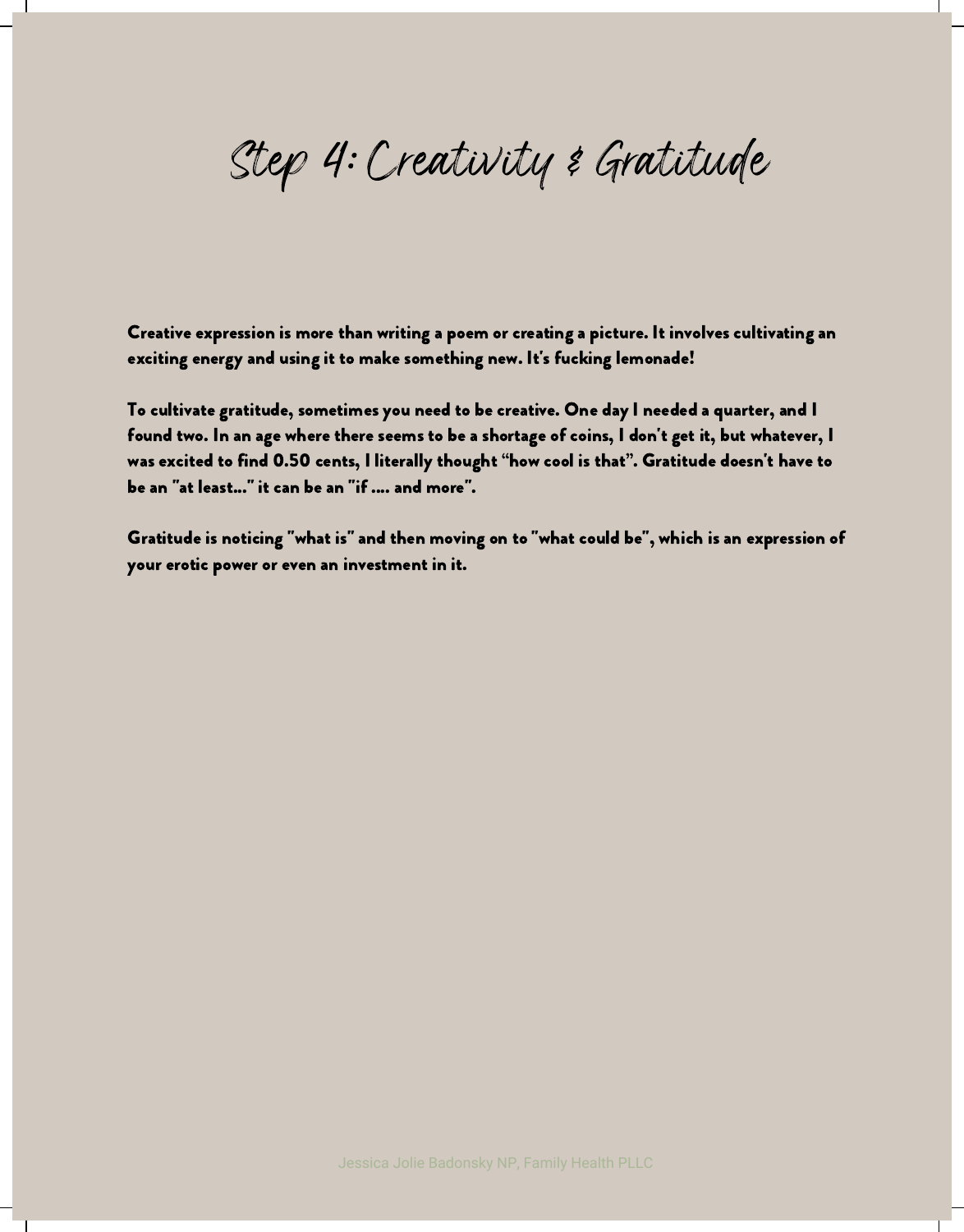Step 5: Recognizing Limiting Beliefs

What did these last 4 steps bring to your attention?

(Decades ago) a former mentor stated that "Can't lives on Won't street". Almost all of us resist change, even when we are attracted to it and it "feels right". Maybe you can recall a few foods or even sex acts that you may have thought were "gross" until you realized they were delicious.

The point here is that when you feel a spark to explore, to change and you hear the conflicts, the old voices listing all the logical "No's," I believe those messages are worth exploring. Are they false beliefs that limit your progress, keeping you stuck? Limiting ideas may promise to keep you safe, but actually they keep you from realizing the erotic in everything, erotic wisdom.

Observing this disconnect with your deepest desires and trying to fit into a mold that may not be yours buries that erotic wisdom. Many of us have buried that wisdom for a long time.

Now you have the chance to uncover it.